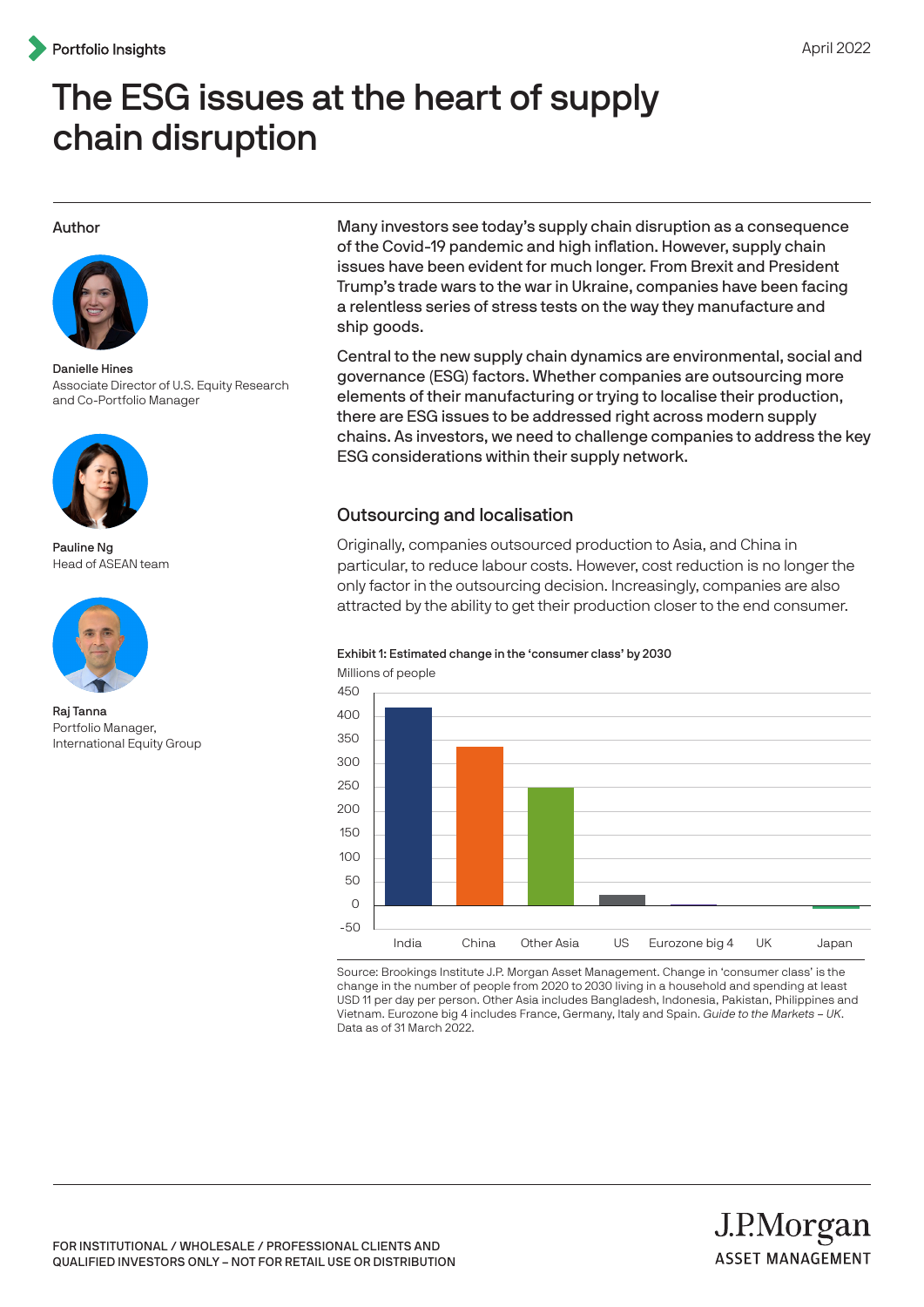Sporting goods companies in Europe and the US, for example, are reliant on China as their biggest market and therefore it makes sense to stay close to the end consumer by keeping production in Asia. Chinese consumers are now powerful global consumers in their own right.

Nevertheless, companies still have a close eye on costs. With China and many other parts of Asia becoming more costly and complex places to do business as economies develop and governments look to improve conditions for workers, companies have started to move production to Asian countries with lower labour costs, such as Bangladesh. This change has introduced increased social risk for investors, as companies swap the known supply chain risks of one market for the opaque supply chains of another.

This is not to say that staying close to home means that ESG concerns disappear. For example, Online retailer Boohoo.com operated factories in Leicester that had significant social and governance issues, due in large part to poor labour conditions. The company had attempted to localise its production but continue to keep costs low, appearing to neglect worker welfare in the process.

Through engagement, investors need to ensure all companies are tracking what is happening in their supply chains and avoiding potential issues, such as forced labour.

# The need to diversify and innovate

In the current challenging global economic environment, only the most resilient companies will thrive. As a result, many companies are trying to innovate to build resiliency into their supply chains. Nowhere is this innovation needed more than in the technology sector.

In the semiconductor industry, there is a clear division between Europe and the US, where the bulk of research and development takes place, and Asia, where most wafer fabrication takes place. Due to the complexity, costs and divisions of talent in the manufacturing process, self-sufficiency in semiconductor production is close to impossible, leaving areas of the supply chain highly exposed to geopolitical, environmental and social issues.

80% of semiconductor chip manufacturing is in South Korea and Taiwan, which, if you're thinking of resiliency, could quickly become a source of risk. The semiconductor industry also faces a number of ESG issues, not least the environmental costs of a manufacturing process where the front end of the product is made in the US and Europe and then shipped back to Asia.

With today's supply-chain disruption, the "just-in-time" models that many industries rely on have been tested to the limits. Now it's all about "just in case". Good governance in supply chains is no longer about running lean inventories, but instead ensuring that companies can find ways to limit overexposure to any one area of downstream production.

Many companies are embracing digitalisation to reduce complexity. Different parts of the supply chain can share information easily and even use 3D printing to reduce the back and forth of shipments. Others are building capacity. Intel, for example, aims to invest \$80 billion over the next 10 years to build up capacity in the US and Europe. Meanwhile, agricultural machinery manufacturer Deere is embracing multi-sourcing, and investing in technology to better monitor and manage its supply chain.

The companies above are shown for illustrative purposes only. Their inclusion should not be interpreted as a recommendation to buy or sell.

## Conclusion

While companies diversify, localise and innovate to build resilience, they must ensure they are maintaining first-rate ESG practises in their supply chains. In a world beset by trade wars, geopolitical tensions and an ongoing pandemic, it is vital that investors can keep up with any ESG issues in global supply chains.

To be able to study supply chains effectively requires rigorous fundamental bottom-up research, as well as extensive engagement with company managements, suppliers and national authorities. Engagement should include visits to different parts of the supply chain to ensure monitoring is sufficient and good governance is maintained. Top-down industry scores cannot capture the necessary nuance to give investors a firm grip on corporate behaviour.

Through engagement, we believe we can find many attractive companies that can maintain high ESG standards as they deal with supply disruptions, while innovating and transforming their supply chains to unlock competitive advantages.